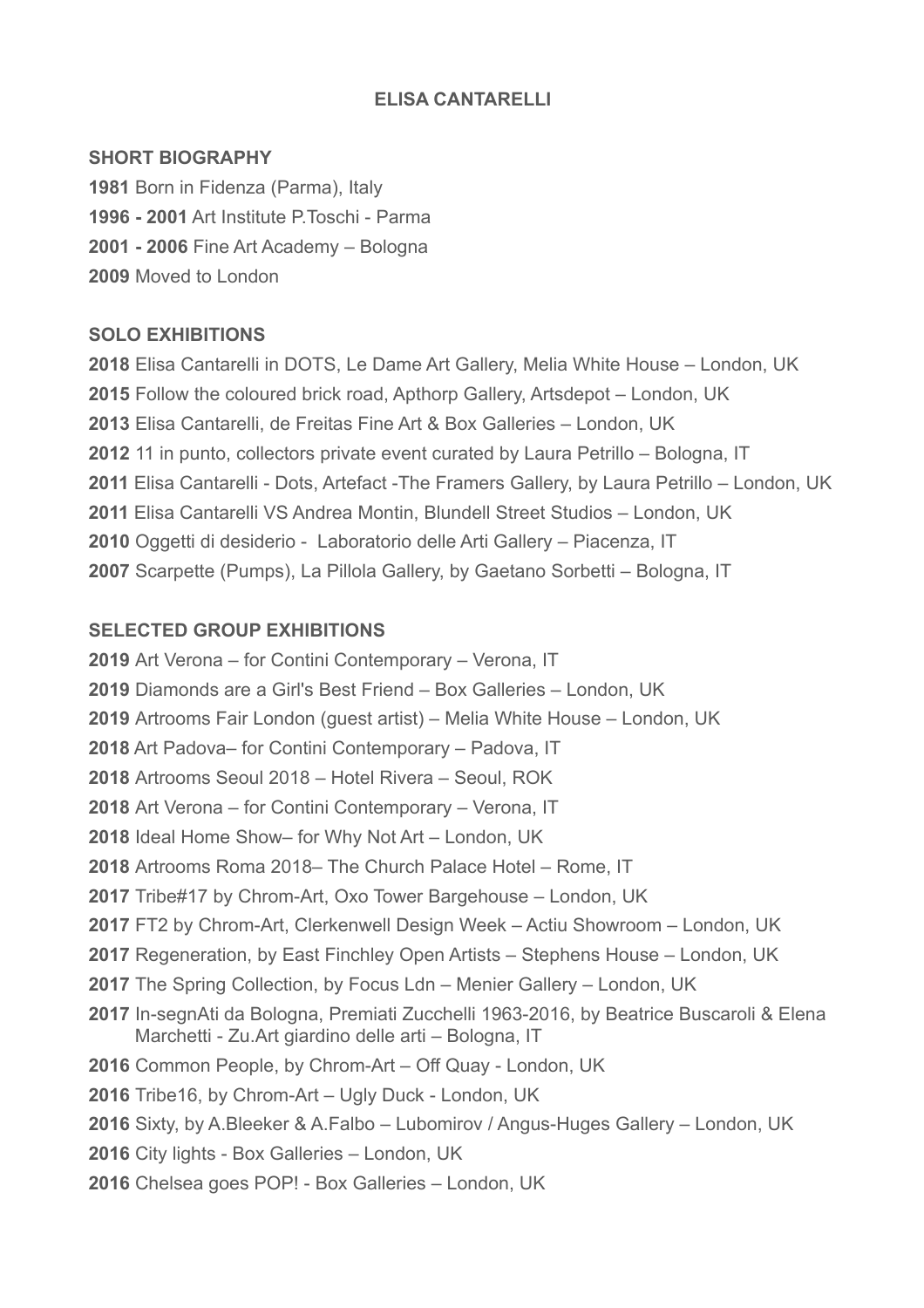- Don't look now, by Sweet Art Iklectic Art Lab London, UK
- Summer Salon 2015 Lubomirov / Angus-Huges Gallery London, UK
- SaturARTE 2014 -19° Concorso Nazionale d'Arte Contemporanea, Satura Art Gallery, Palazzo Stella – Genova, IT
- Affordable Art Fair– for Neuberg Art Space Milan, IT
- Affordable Art Fair– for Neuberg Art Space Hong Kong, HK
- Red X Mas Studio 1-1 Gallery London, UK
- Sankta Sango Vuotociclo, Castel dell'Ovo Naples, IT
- Box Galleries Wimbledon Exhibition, Wimbledon Library Gallery London, UK
- Big Deal n5, by Vanya Balogh and Cedric Christie, Q Park London, UK
- Art at Cannizaro The Autumn Exhibition, Cannizaro House London, UK
- De Freitas Fine Art Box Galleries, Fulham pop up exhibition London, UK
- Affordable Art Fair– for Neuberg Art Space Milan, IT
- Screen Festival 2012, by David Brock & Vanya Balogh Barcelona, ES
- New Place New Phase Neuberg Art Space Hong Kong, HK
- Spoon Art Fair for Neuberg Art Space Hong Kong, HK
- Affordable Art Fair– for Neuberg Art Space Hamburg, DE
- Big Deal n4 virtual 2012, by Vanya Balogh
- No Fictional Additives, Moving Gallery, by Sofia Mattioli and Anna Šlocarová Newcastle Upon Tyne, UK
- Big Deal Sexy 100, by Vanya Balogh, Croft & Balogh London, UK
- Big Deal n3, The Collective, by Vanya Balogh, Croft & Balogh London, UK
- Oltre all'Arte, Spazio Rosso Tiziano Gallery Piacenza, IT
- Art Fair Tokyo for Base Gallery Tokyo, JP
- Art Fair Art First for Base Gallery Bologna, IT
- Paris Photo for Base Gallery Paris, FR
- Mercanteinfiera Primavera Parma, IT
- Tempo, temp(i)o, t riempio, i Manovali dell'Arte, Laboratorio delle Arti Gallery Piacenza, IT
- Art Fair Tokyo for Base Gallery Tokyo, JP
- Art Fair Art First for Base Gallery Bologna, IT
- Lettura fresca, C30 Contemporary Art Gallery e Museo Medievale, by Christian Vasciarelli – Bologna, IT
- In Movimento, Showroom Fratelli Broche Bologna, IT
- A.R.G.A.M. Primaverile Romana, Fidia Arte Moderna Gallery Roma, IT
- Art Fair Art First Bologna, IT
- Immagina 2006 Reggio Emilia, IT
- Vernice Art fair Forlì, IT
- Babele, i luoghi della contaminazione Pieve di Cento (Bologna), IT